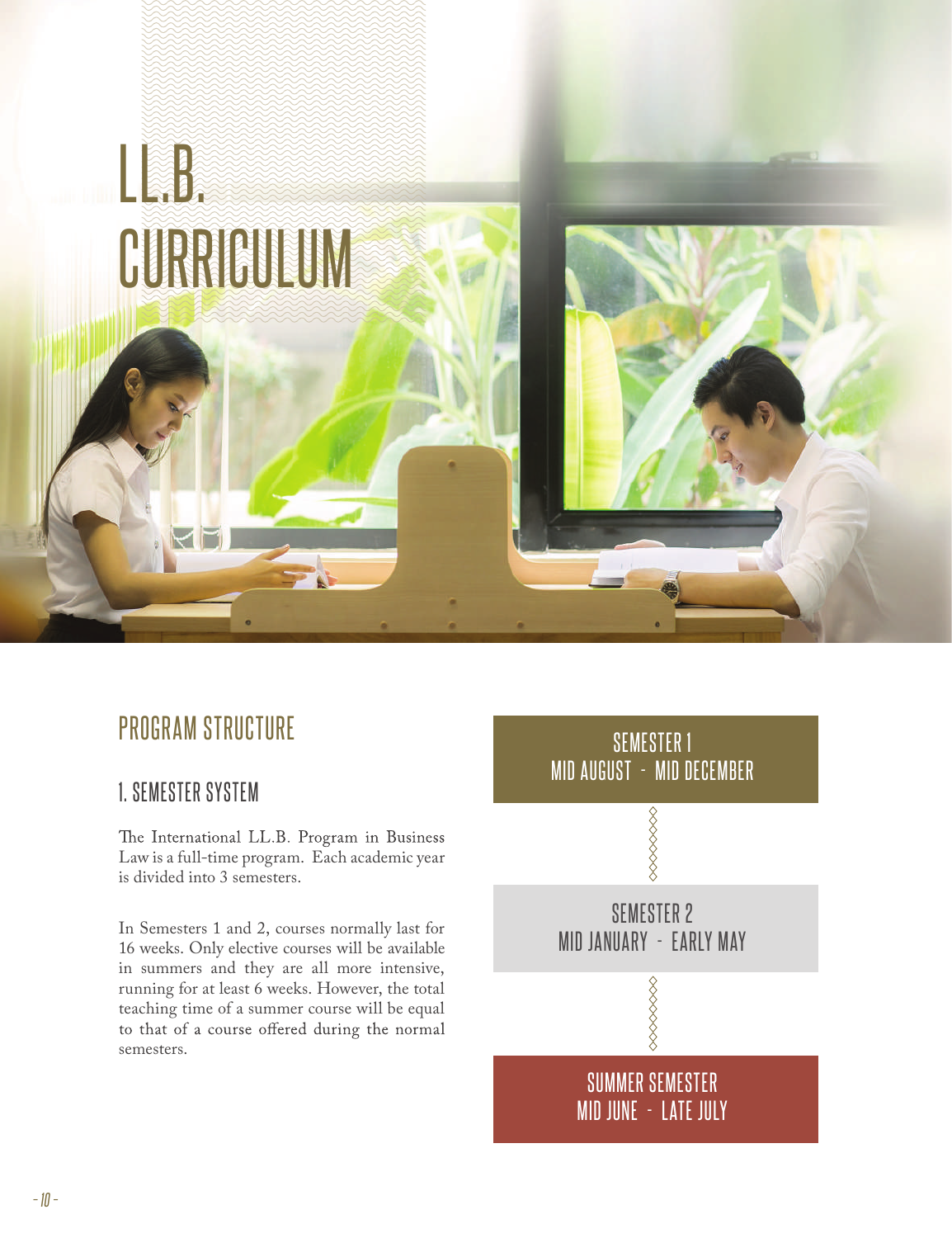### 2. NUMBER OF CREDITS REQUIRED FOR GRADUATION

#### 2.1 GENERAL REQUIREMENT

You are required to complete a minimum of 125 credits within 7 academic years, but no sooner than 7 semesters, or three and a half academic years.

#### 2.2 SPECIFIC REQUIREMENTS

In order to be awarded an LL.B. degree in Business Law, you must complete a minimum of 125 credits consisting of:



- A. 30 credits from General Education Courses
- B.  $\bullet$  89 credits from Specialized Courses
- C. . 6 credits from Elective Courses any course offered by Thammasat University.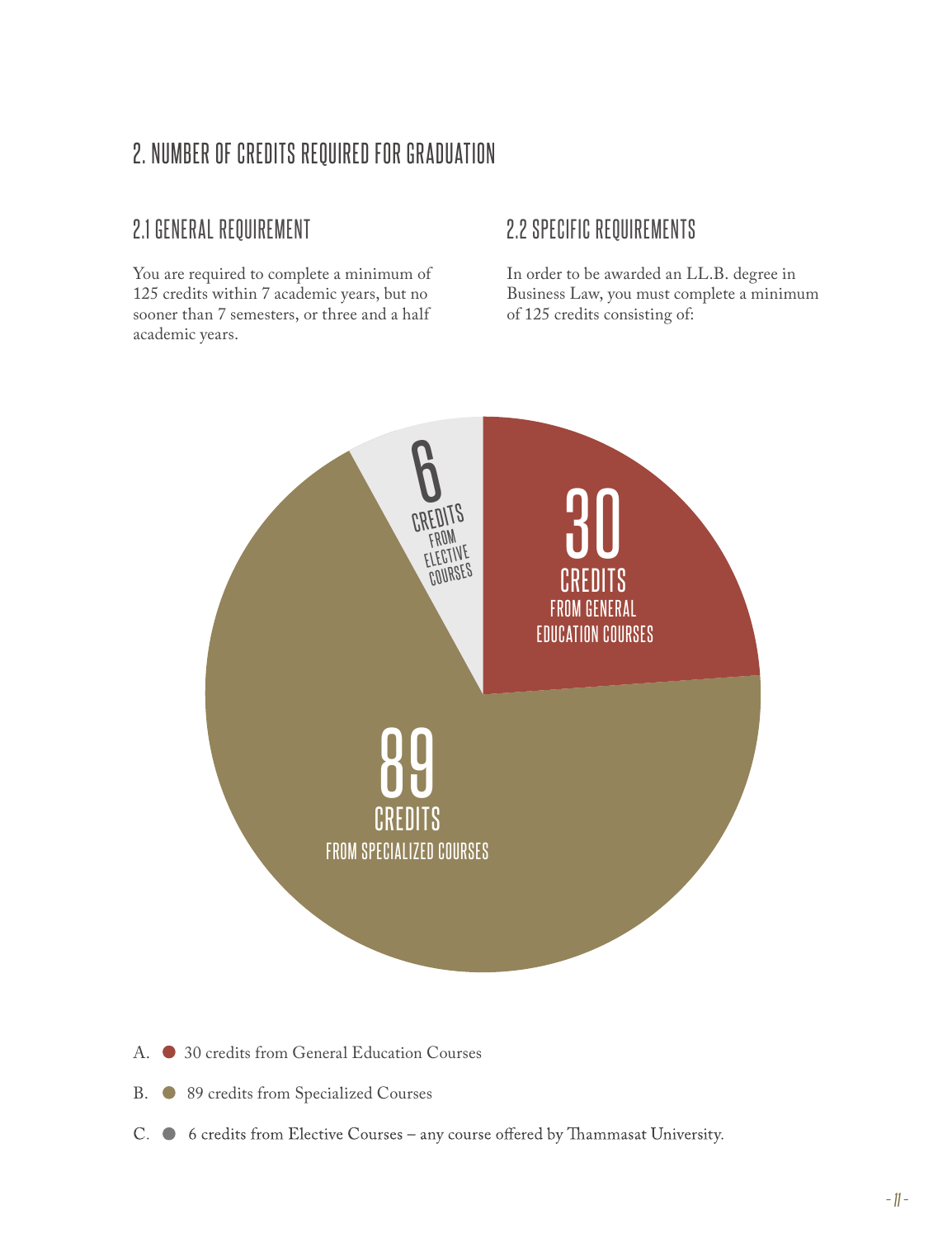# A. GENERAL EDUCATION COURSES (30 CREDITS)

\*\*All have 3 credits.

#### **General Education Courses 1**

You MUST complete the following courses:

TU 100 Civic Engagement

TU 104 Critical Thinking. Reading and Writing

TU 050 English Skill Development (Non-Credit Courses)

TU 105 Communication Skills in English

\*Students with English Proficiency scores and SAT scores above the University's requirements  *will be exempted from TU 050, TU 104 and TU 105.*

You need more 4 courses from the following courses:

#### **Social Sciences**

TU 101 Thailand, ASEAN, and the World

**Humanities** (at least 1 course)

TU 102 Social Life Skills

**Linguistics**

TU 108 Self-Development and Management

TU 106 Creativity and Communication

#### **Science and Mathematics**

(at least 1 course)

TU 103 Life and Sustainability

TU 107 Digital Skill and Problem Solving

#### **General Education Courses 2**

You need more 3 courses from the following courses:

EE 210 Introductory Economics

LB 133 Business Basics for Law Students

LB 153 Fundamental Rights

LB 163 Legal Communication Skills

- LB 164 Legal History and Philosophy
- TU 311 Professional Services to Society
- TU 312 Social Project and Campaign
- TU 399 Professional Internship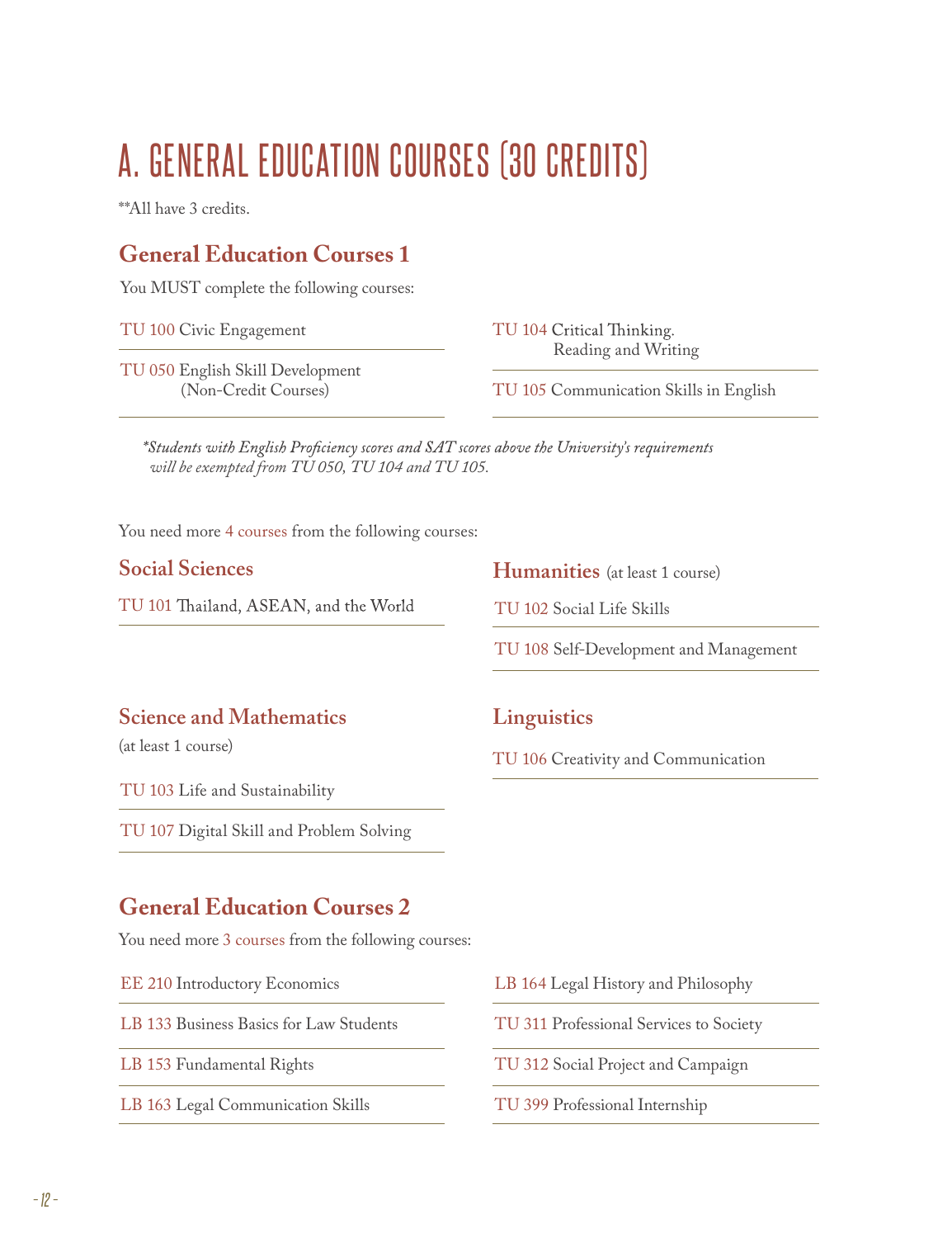# B. SPECIALIZED COURSES (89 CREDITS)

Specialized Courses are made up of CompulsoryCourses and Designated Elective Courses.

## FOR COMPULSORY COURSES, YOU MUST EARN 41 CREDITS FROM THE FOLLOWING COURSES.

\*\*All have 3 credits except for LB 360 which has 2 credits.

LB 100 Introduction to Law and Legal Systems

LB 101 Contract Law

- LB 200 Law of Obligations
- LB 201 Tort Law

LB 202 Property Law

LB 210 Criminal Law

LB 230 Specific Contracts

LB 231 Law on Business Organizations

LB 251 Constitutional and Administrative Law

LB 280 Procedural Law and Evidence

LB 290 Public International Law

LB 330 Secured Transactions

LB 360 Legal Ethics

Another 3 credits must be collected by choosing ONE from the following courses.

LB 370 Legal Internship

LB 371 Legal Methodology

LB 372 Pro Bono Service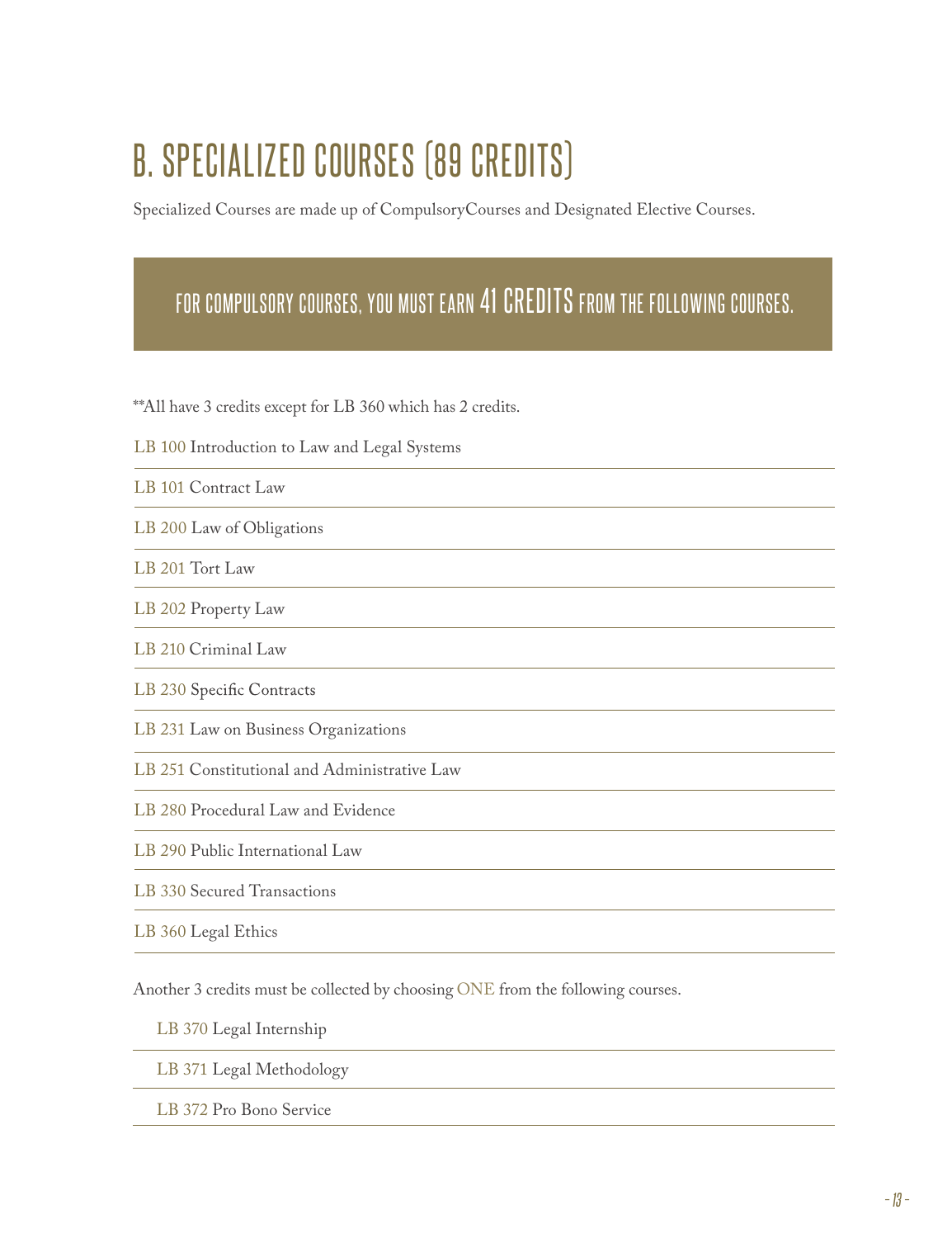## YOU NEED 48 MORE CREDITS FROM DESIGNATED ELECTIVE COURSES, WHICH ARE CATEGORIZED INTO BUSINESS LAW COURSES AND NON-BUSINESS LAW COURSES.

## OF THE 48 CREDITS, 36 CREDITS MUST BE FROM THE FORMER AND ANOTHER 12 CREDITS FROM THE LATTER.

#### BUSINESS LAW COURSES (36 CREDITS)

#### *\*\*All have 3 credits.*

- LB 204 Drafting Contracts and Legal Documents
- LB 253 Introduction to Public Economic Law
- LB 313 Business Crime
- LB 334 Consumer Protection Law
- LB 335 Law on Negotiable Instruments
- LB 336 Insurance Law
- LB 337 Law on Securities and Exchange
- LB 338 Competition Law
- LB 339 Intellectual Property Law
- LB 343 Income Tax Law
- LB3 44 Business Law Seminar
- LB 345 Accounting Principles and Financial Statements for Lawyers
- LB 346 Customs Law and Global Trade
- LB 347 Consumption Tax Law
- LB 348 Property Tax Law
- LB 349 Banking and Finance Law LB 353 Labor Law LB 354 Environmental Law for Business LB 355 Administrative Law for Business LB 363 Law on Information Technology LB 366 Law on Mass Communication and Telecommunication Business LB 368 Entertainment Law LB 369 Privacy Law LB 383 Insolvency Law LB 393 Private International Law LB 395 International Environmental Law LB 396 European Union Law LB 403 Law on Real Estate Development LB 423 Corporate Taxation LB 424 Labor Arbitration
- LB 433 Law on International Business Transactions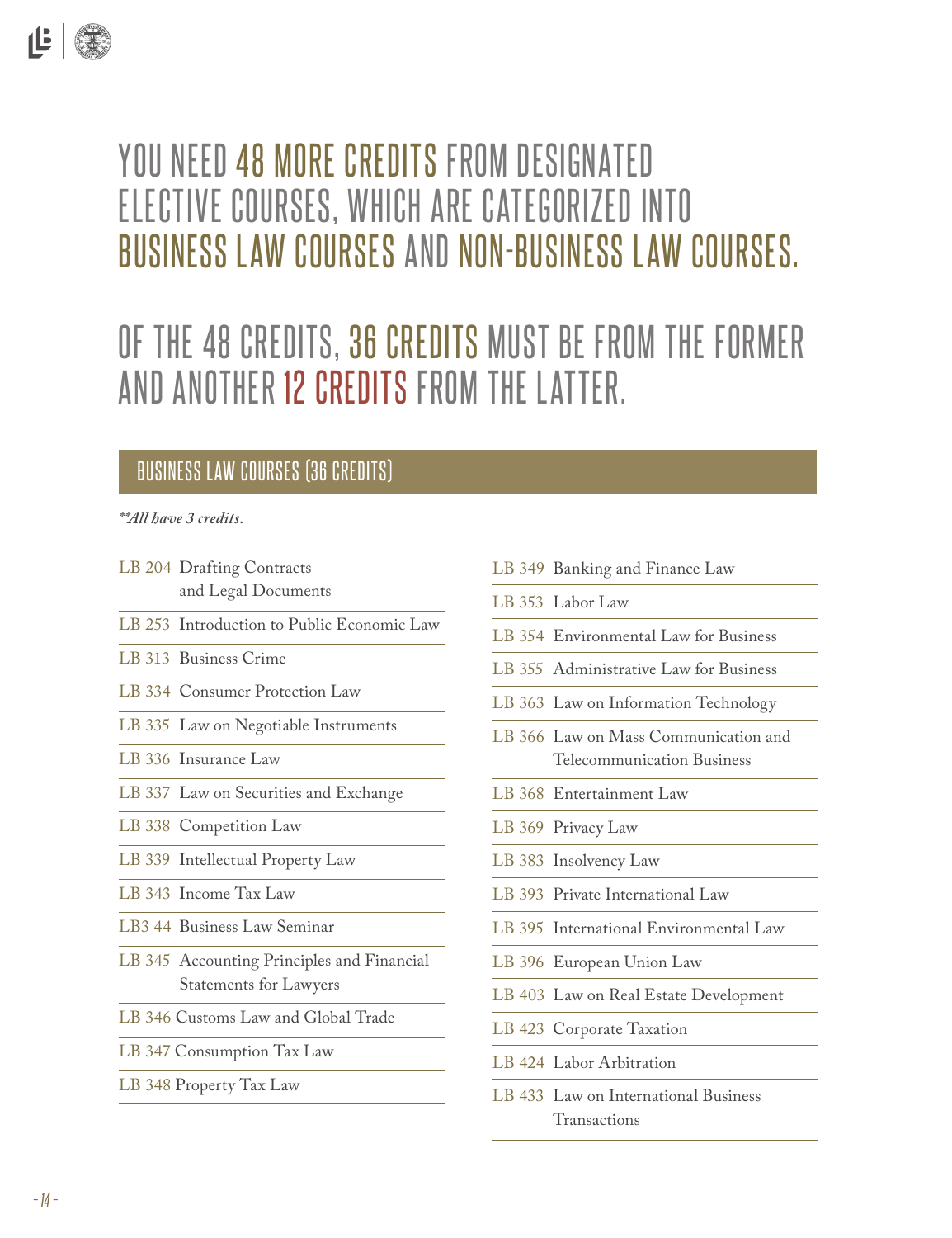- LB 434 Alternative Dispute Resolutions for Business
- LB 435 International Commercial Arbitration
- LB 436 Copyright Law
- LB 437 Patent Law
- LB 438 Trademark Law
- LB 439 International and Comparative Intellectual Property Law
- LB 443 Maritime Law
- LB 444 Comparative Business Law
- LB 445 International Tax Law
- LB 446 Taxation Theories and Tax Policies
- LB 447 Principles of Tax Accounting
- LB 448 Tax Dispute Settlement
- LB 449 Tax Administration and Tax Planning
- LB 465 Business Negotiation
- LB 493 International Trade Law
- LB 494 International Investment Law
- LB 495 International Monetary and Financial Law
- LB 496 ASEAN Law
- LB 497 Comparative Economic Community Law

#### NON BUSINESS LAW COURSES (12 CREDITS)

*\*All have 3 credits.*

- LB 203 Private Law Seminar
- LB 263 Introduction to American Law
- LB 264 Introduction to Chinese Law
- LB 265 Introduction to English Law
- LB 266 Introduction to French Law
- LB 267 Introduction to German Law
- LB 268 Introduction to Japanese Law
- LB 273 Common Law Methods
- LB 303 Family Law
- LB 304 Law of Succession
- LB 314 International Criminal Law
- LB 364 Economic Analysis of Law
- LB 367 Medical Law
- LB 384 Law of Evidence
- LB 397 Law of the Sea
- LB 404 Comparative Private Law
- LB 464 Current Legal Issues
- LB 499 Moot Court